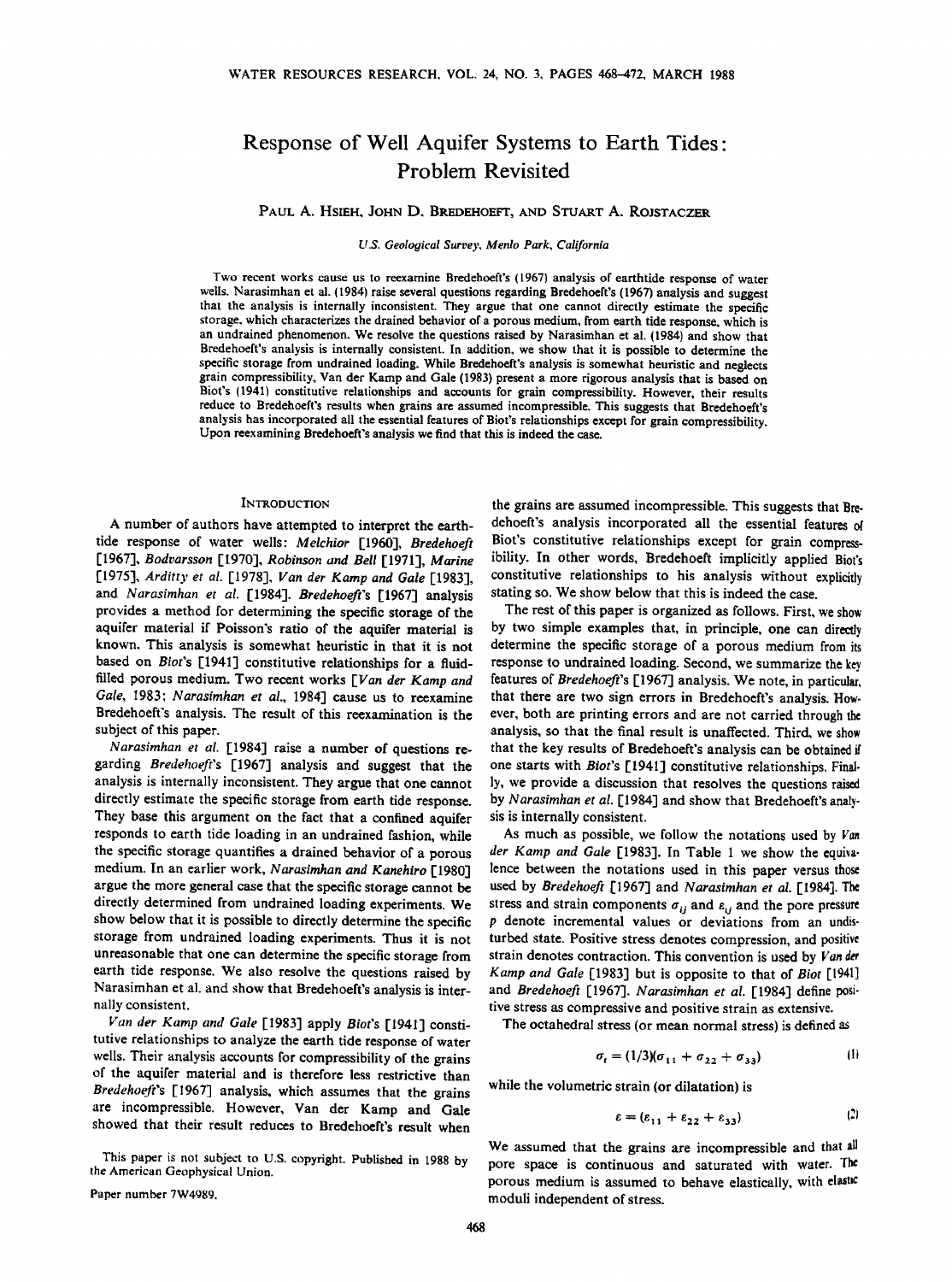**TABLE 1. Equivalence Between Notations Used in This Paper and**  Those Used in Bredehoeft [1967] and Narasimhan et al. [1984]

| This<br>Paper            | Bredehoeft<br>[1967] | Narasimhan<br>et al.<br>[1984] |
|--------------------------|----------------------|--------------------------------|
| K.                       | E,                   | E,                             |
| $\overline{\bf K}$       |                      | $1/c_m$                        |
| $K_f$                    | $E_{\rm w}$          | $E_{w^*}$ 1/ $c_w$             |
| n                        | n                    |                                |
|                          | dp<br>S,             | ф<br>бр                        |
| p<br>S <sub>s</sub><br>S |                      |                                |
|                          |                      | S,                             |
| $e_{33,4}$               | -Δ,                  | ۰д.                            |
| $\varepsilon_{\rm r, d}$ | –Δ,                  | -Δ,                            |
| $\varepsilon_{\rm r,s}$  | - ۸                  | $-\Delta$<br>$\delta \sigma_m$ |
| $\sigma_{\rm r}$         |                      |                                |

# **DETERMINATION OF SPECIFIC STORAGE FROM UNDRAINED LOADING EXPERIMENTS**

**To begin with, we point out that two expressions for specific storage have appeared in the literature. Following Van der Kamp and Gale [1983], but assuming that the grains are incompressible, we write** 

$$
S_s = \rho g \bigg( \frac{1}{K'} + \frac{n}{K_f} \bigg) \tag{3}
$$

$$
S' = \rho g \left( \frac{1}{K} + \frac{n}{K_f} \right) \tag{4}
$$

**where** 

- $\rho$  density of water,  $M/L^3$ ;
- *g* acceleration of gravity,  $L/T^2$ ;<br> $K'$  confined modulus of elasticity
- confined modulus of elasticity under drained conditions,  $M/LT^2$ ;
- **K bulk modulus of elasticity under drained conditions,**   $M/LT^2$ ;
- $K_f$  bulk modulus of elasticity of water,  $M/LT^2$ ;

**n porosity.** 

**Equation (3) is the normal expression for specific storage as used in the groundwater literature and considers only vertical deformation, i.e.,**  $\varepsilon_{11} = \varepsilon_{22} = 0$ **.** K' can be determined by a **drained loading experiment in which a sample inside a stiff cell • loaded vertically but no horizontal expansion is allowed i•ee, for example, Freeze and Cherry [1979, pp. 54-56]). We refer to this experimental set up as experiment A. The vertical**   $strain$   $\varepsilon_{33}$  can be determined by dividing the change in height **of the sample by the original height of the sample. From its definition, K' can be calculated by** 

$$
K' = (\sigma_{33} - p)/\varepsilon_{33} \tag{5}
$$

**liecause** the loading is drained,  $p = 0$ , so that  $K' = \sigma_{33}/\varepsilon_{33}$ .

Van der Kamp and Gale [1983] call S' as defined by (4) the **•lhree-dimensional storage coefficient." This expression for specific storage has been used by Narasimhan and Kanehiro**  [1980] and Narasimhan et al. [1984]. K can be determined by **a drained experiment in which the sample is loaded by the external stresses**  $\sigma_{11}$ ,  $\sigma_{22}$ , and  $\sigma_{33}$  (usually with  $\sigma_{11} = \sigma_{22}$ ). We refer to this experimental set up as experiment B. In principle,  $\epsilon$  can be measured, and  $K$  is computed by

$$
K = (\sigma_{\rm r} - p)/\varepsilon \tag{6}
$$

Again,  $p = 0$  for drained loading, so that  $K = \sigma_t/\varepsilon$ .

We now show that, in principle,  $S<sub>s</sub>$  and  $S'$  can be determined **by undrained loading experiments. For a sample with incompressible grains the volume change of the sample under undrained conditions is equal to the volume change of the water in the sample. In other words,** 

$$
\varepsilon = np/K_f \tag{7}
$$

First, consider experiment A, but now modified so that there is no drainage. Becuase  $\varepsilon = \varepsilon_{33}$ , (5) and (7) can be combined to **give** 

$$
\frac{1}{K'} + \frac{n}{K_f} = \frac{\sigma_{33}}{pK'}
$$
 (8)

**Using (3), 18) can be written as** 

$$
S_s = \frac{\rho g \sigma_{33}}{pK'} \tag{9}
$$

**Substituting (5} into (9) yields** 

$$
S_s = \frac{\rho g \sigma_{33} \varepsilon_{33}}{p(\sigma_{33} - p)}\tag{10}
$$

**Equation (10} indicates that if the vertical stress, vertical strain, and pore pressure are known, then the specific storage S, can be determined from an undrained experiment. In prac**tice, the determination of S<sub>r</sub> under the conditions of experi**ment A may be difficult for highly compressible earth materials such as clays. For such materials the load may be almost**  entirely born by the fluid, so that the term  $\sigma_{33} - p$  in the **denominator of i10) approaches zero. Consequently, even**  small errors in the measurement of  $\sigma_{33}$  and/or p may cause significant errors in the determination of  $S<sub>s</sub>$ . For materials other than clays, however, the difference between  $\sigma_{33}$  and  $p$ **should be large enough to yield accurate estimates of S,.** 

**Next, consider experiment B, also modified so that there is no drainage. Combining (6) and (7) yields** 

$$
\frac{1}{K} + \frac{n}{K_f} = \frac{\sigma_t}{pK} \tag{11}
$$

**Using (4), (11) can be written as** 

$$
S' = \frac{\rho g \sigma_t}{pK} \tag{12}
$$

**Substituting (6) into (12) yields** 

$$
S' = \frac{\rho g \sigma_t \varepsilon}{p(\sigma_t - p)}\tag{13}
$$

**which is the expression for determining S' from an undrained experiment in which the sample is loaded by the external**  stress  $\sigma_{11}, \sigma_{22}$ , and  $\sigma_{33}$ . Again, we note that (13) should be **a'pplied to materials with sufficiently low compressibilities so**  that the term  $(a_t - p)$  in the denominator of (13) does not **approach zero and thus can be accurately determined.** 

**Narasimhan et al. [1984] argue that because the specific storage characterizes a drained behavior, it cannot be determined directly from the undrained response of an aquifer to earth tides. The two examples above show that the specific storage can, in principle, be determined from undrained re**sponse. Also, the calculation of specific storage from measure**ments of undrained phenomena has been accepted by hydrogeologists since Jacob's [1940] analysis of tidal and barometric efficiency. Thus it is not unreasonable that the specific storage can be determined from earth tide response.**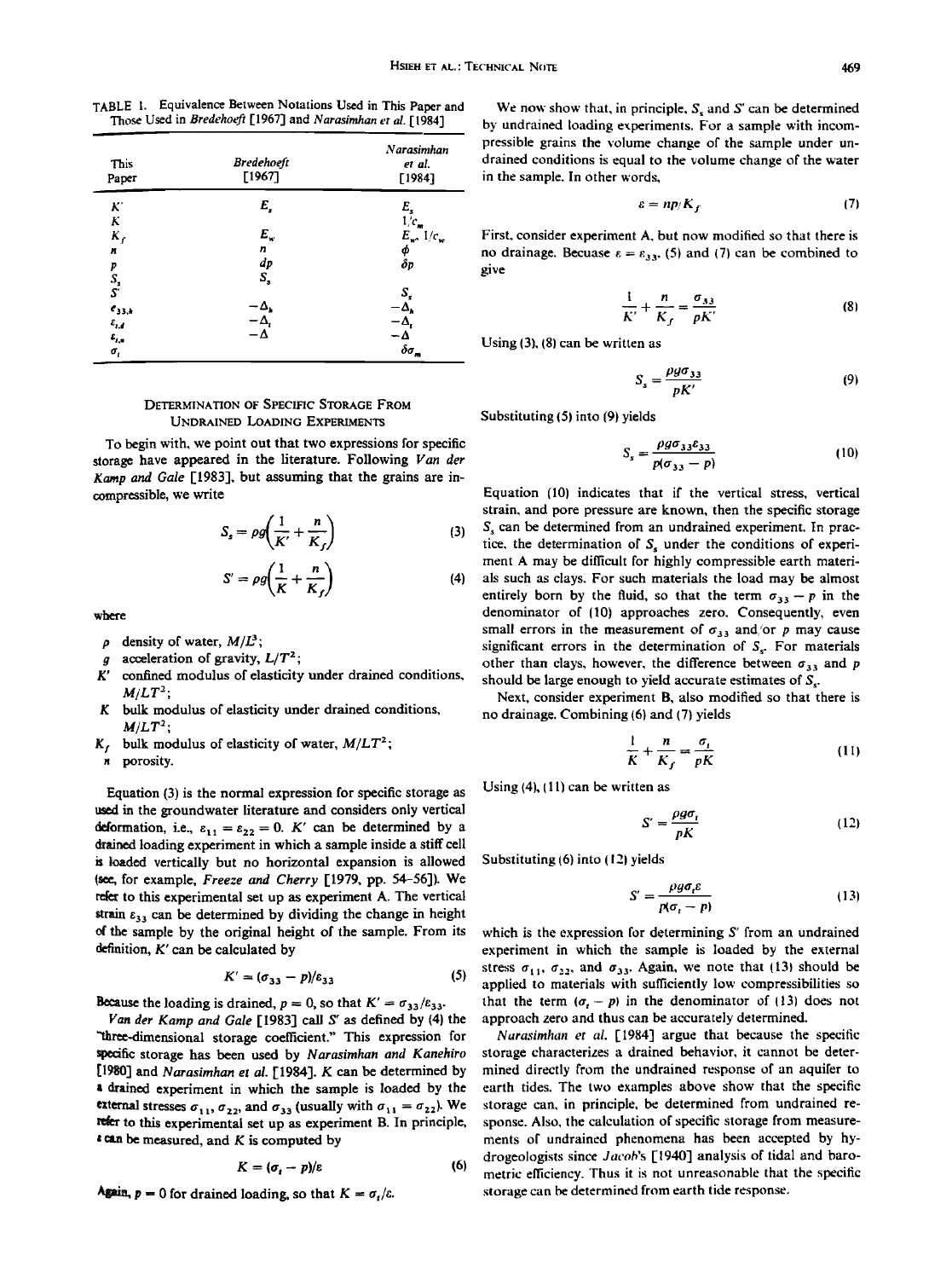## **KEy FEATURES OF BREDEHOEFT'S [1967] ANALYSIS**

A main assumption in *Bredehoeft's* [1967] analysis is that the horizontal tidal strains,  $\varepsilon_{11}$  and  $\varepsilon_{22}$ , in the aquifer (or the **latitudinal and longitudinal strains near the Earth's surface) can be determined by independent means. In most cases, these strains will have to be estimated from solid-earth-tide theory, using the overall elastic properties of a radially stratified earth. By comparing theoretical calculations with field measurements, Beaumont and Berger [1975] showed that the horizontal tidal strains can usually be estimated from solid-earth-tide**  theory to an accuracy of about  $\pm 50\%$  of the estimate. The **uncertainty is due mainly to the effects of ocean tide loading, departure of the Earth from radial stratification, and distortion of the regional strain field by local topography and geologic structure. Correcting for the effects of ocean tide loading, through the use of ocean tide models, can reduce the uncer**tainty to about  $\pm 25^\circ$  of the estimate.

**Another assumption in Bredehoeft's analysis is that the tidal potential does not impose significant vertical stress on the aquifer. This assumption is reasonable because of the proximity of the aquifer to the Earth's surface, which is free of tidal traction. In this case, the vertical tidal strain can be separated**  into the following two components: (1) the vertical strain pro**duced by the horizontal tidal strains in the absence of pore pressure, i.e., under drained conditions and (2) the vertical strain produced by the change in pore pressure under constant vertical stress and zero horizontal strains. We denote the**  former quantity by  $\varepsilon_{33,t}$  and the latter by  $\varepsilon_{33,t}$ .

For constant vertical stress,  $\varepsilon_{33,t}$  can be computed by

$$
\varepsilon_{33,t} = -\left[\mathbf{v}/(1-\mathbf{v})\right](\varepsilon_{11} + \varepsilon_{22})\tag{14}
$$

**where v is Poisson's ratio of the aquifer material under drained conditions. The tidal dilatation under drained conditions is thus** 

$$
\varepsilon_{t,d} = \varepsilon_{11} + \varepsilon_{22} + \varepsilon_{33,t} = [(1-2v)/(1-v)](\varepsilon_{11} + \varepsilon_{22})
$$
 (15)

Note that  $-\varepsilon_{t,d}$  is  $\Delta_t$  of *Bredehoeft* [1967], the minus sign **being due to the difference in sign convention of the dilatation term.** 

**The tidal dilatation under undrained conditions can be expressed as the sum of the drained dilatation and the vertical strain produced by the change in pore pressure under constant vertical stress and zero horizontal strains. That is,** 

$$
\varepsilon_{t,u} = \varepsilon_{t,d} + \varepsilon_{33,h} \tag{16}
$$

Note that  $-\varepsilon_{t,u}$  and  $-\varepsilon_{33,h}$  are, respectively,  $\Delta$  and  $\Delta_h$  of Bredehoeft [1967]. Thus (16) is the same as Bredehoeft's equa**tion (21 ).** 

**From {5) and under the condition of constant vertical stress,**  i.e.,  $\sigma_{33} = 0$ , we have

$$
\varepsilon_{33,h} = -(p/K') \tag{17}
$$

**Equation t17} should be the same as Bredehoeft's equation /22}. As pointed out by Narasimhan et al. [1984, p. 1915], there is a sign error in Bredehoeft's equation (22), which**  should correctly read:  $\Delta_h = dp/E_s$ . We note that an unnumbered equation of Bredehoeft [1967, p. 3082] also contains a sign error and should correctly read:  $\Delta_t = -(n \ dp/E_w +$ **dp/E•). However, both are printing errors and are not carried**  through in the analysis, so that the final result is unaffected.

**Substituting (17) and (15) into (16) yields** 

$$
\varepsilon_{t,u} = \frac{1-2v}{1-v} (\varepsilon_{11} + \varepsilon_{22}) - \frac{p}{K'} \tag{18}
$$

**For undrained conditions, (7) applies so that we can also write** 

$$
\varepsilon_{t,u} = np/K_f \tag{19}
$$

**Again, note that (19) is the same as (3) of Bredehoefi [1967]. Setting equal the right-hand sides of (18) and (19) yields after some rearrangements** 

$$
\frac{1}{K'} + \frac{n}{K_f} = \frac{(1 - 2\nu)(\varepsilon_{11} + \varepsilon_{22})}{(1 - \nu)p}
$$
 (20)

**Using (3), we have** 

$$
S_s = \frac{\rho g (1 - 2v)(e_{11} + e_{22})}{(1 - v)p}
$$
 (21)

**Equation (21) is the result of Bredehoefi's [1967] analysis. This can be shown by substituting (15) into (21). After rearrangement we obtain** 

$$
\frac{p}{\rho g} = \frac{\varepsilon_{t,d}}{S_s} \tag{22}
$$

**which is Bredehoeft's [1967] equation (25).** 

**Equation (21) or (22) indicates that the uncertainty in the**  estimate of the  $S<sub>s</sub>$  is directly proportional to the uncertainty in **the estimate of the horizontal tidal strain, assuming that Pois**son's ratio is known and pore pressure is accurately measured. **We noted above that the uncertainty in the theoretical calcu**lation of horizontal tidal strain is approximately  $\pm 50$ %. The same uncertainty should apply to the  $S<sub>s</sub>$  estimate. Although this uncertainty is not insignificant, the  $S<sub>s</sub>$  estimate should **nevertheless be of considerable value in dealing with hydrogeologic problems.** 

# **ANALYSIS OF EARTH TIDE RESPONSE USING BiOT'S [1941] CONSTITUTIVE RELATIONSHIPS**

**We now show that the key features of Bredehoefi's [1967] analysis, described in the previous section, can be obtained if one starts with Biot's [1941] constitutive relationships, which can be expressed as** 

$$
\varepsilon_{ij} = \frac{1}{K} \left[ \frac{1+v}{3(1-2v)} \sigma_{ij} - \frac{v}{1-2v} \sigma_i \delta_{ij} - \frac{\alpha}{3} p \delta_{ij} \right]
$$
 (23)

In (23),  $\delta_{ij}$  is the Kronecker delta, and  $\alpha$  is, according to *Biot* **[1941, p. 159], a parameter that "measures the ratio of the water volume squeezed out to the volume change of the soil if the latter is compressed while allowing water to escape," i.e., under drained conditions. (Here we can replace the word "soil" by "fluid-filled porous medium.") Nur and Byeflee [ 1971 ] showed that** 

$$
\alpha = 1 - (K/K_s) \tag{24}
$$

**where K, is the bulk modulus of the grains.** 

As before, we assume that  $\varepsilon_{11}$  and  $\varepsilon_{22}$  are known and that  $\sigma_{33} = 0$ . Setting  $i = j = 3$  in (23) then yields

$$
\varepsilon_{33} = \frac{1}{K} \left( -\frac{v}{1 - 2v} \sigma_t - \frac{\alpha}{3} p \right)
$$
 (25)

The octahedral stress  $\sigma$ , can be expressed in terms of the dilatation  $\varepsilon$  and the pressure p by summing the  $i = j$  terms of  $(23)$ . **This gives** 

$$
\varepsilon = (1/K)(\sigma_{\varepsilon} - \alpha p) \tag{26}
$$

**or** 

$$
\sigma_r = K\varepsilon + \alpha p \tag{27}
$$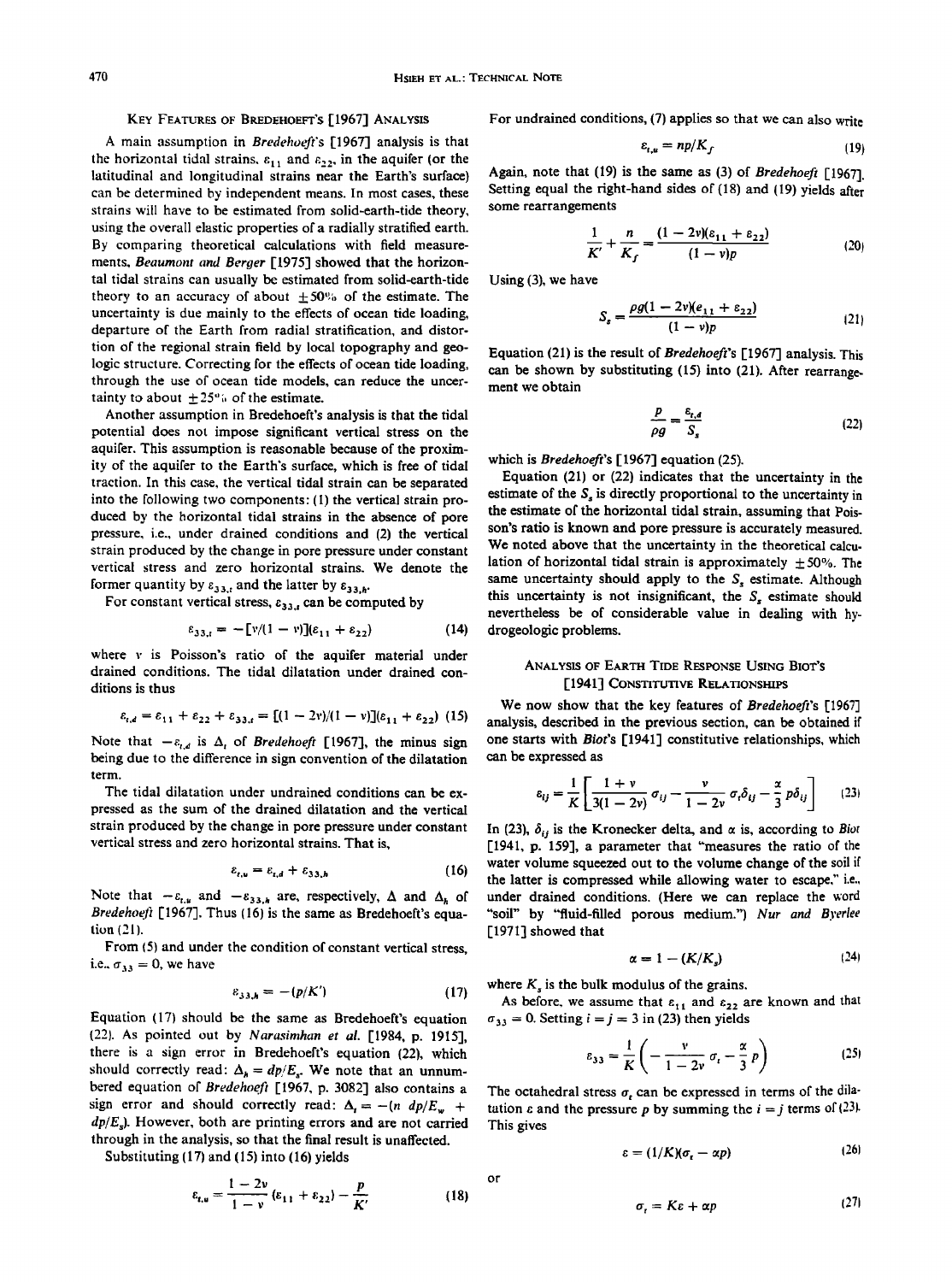If the grains are incompressible, then  $1/K_s = 0$ , and (24) becomes  $x = 1$ . For this case, substituting (27) into (25) yields

$$
\varepsilon_{33} = -\frac{v}{1 - 2v} \varepsilon - \frac{1 + v}{3K(1 - 2v)} p \qquad (28)
$$

**Using {2), (28} can be rearranged to give** 

$$
\varepsilon_{33} = -\frac{v}{1-v}(\varepsilon_{11} + \varepsilon_{22}) - \frac{1+v}{3K(1-v)}p \qquad (29)
$$

**}'an der Kamp and Gale [ 1983, equation (20)] noted that** 

 $\overline{a}$  and  $\overline{a}$ 

$$
K' = \frac{3K(1 - v)}{(1 + v)}
$$
 (30)

**Thus 129) becomes** 

$$
\varepsilon_{33} = -\frac{v}{1-v}(\varepsilon_{11} + \varepsilon_{22}) - \frac{p}{K'} \tag{31}
$$

Note that the first term on the right-hand side of (31) is  $\varepsilon_{33,r}$ and the second term is  $\varepsilon_{33,h}$ . In other words use of Biot's **constitutive relationships allows one to compute the vertical tidal strain in one step while Bredehoeft's analysis requires**  two steps by computing  $\varepsilon_{33,t}$  and  $\varepsilon_{33,h}$  separately.

**Using (311, the undrained tidal dilatation is found to be** 

$$
\varepsilon_{t,u} = \varepsilon_{11} + \varepsilon_{22} + \varepsilon_{33} = \frac{1 - 2v}{1 - v} (\varepsilon_{11} + \varepsilon_{22}) - \frac{p}{K'} \qquad (32)
$$

**which is the same as the expression obtained by Bredehoeft's analysis {see equation { 18)).** 

Van der Kamp and Gale [1983] also noted that for undrained conditions,  $p$  and  $q$ , are related by

$$
\sigma_t = p/\beta \tag{33}
$$

where  $\beta$  is a parameter that defines the portion of the stress **increment born by the fluid and can be expressed as** 

$$
\beta = \left(\frac{1}{K} - \frac{1}{K_s}\right) \left[\frac{1}{K} - \frac{1}{K_s} + n\left(\frac{1}{K_f} - \frac{1}{K_s}\right)\right]^{-1}
$$
 (34)  $\frac{p^2}{c^2}$ 

Substituting (33) into (26) and identifying  $\varepsilon$  with  $\varepsilon_{i,u}$  yields

$$
\varepsilon_{t,u} = \frac{1}{K} \left( \frac{1}{\beta} - x \right) p \tag{35}
$$

**which is an expression that relates dilatation to pressure change for undrained loading of a medium with compressible**  grains. For incompressible grains, however,  $1/K_s=0$  and  $x = 1$ , and (35) reduces to

$$
\varepsilon_{r,u} = (np/K_f) \tag{36}
$$

**•hich is identical to (19). By setting the right-hand sides of t32• and (36! equal to one another, Bredehoeft's result given by •21• or (22} is obtained.** 

**The equivalence between the analysis of Bredehoefi [!967] and the one based on Biot's constitutive relationships is now a•arent. In both analyses the undrained tidal dilatation is computed by two methods. Setting the two resultant expressions equal to one another yields the expression for specif-** $\kappa$  storage. The first method assumes that  $\varepsilon_{11}$  and  $\varepsilon_{22}$  can be <sup>15</sup> computed directly from (25). However, the two analyses reasoning does not require that the two processes operate **yeld identical results. The second method for computing**  $c_{t,u}$  **is** 

to relate  $\varepsilon_{i,n}$  to pressure change p in the aquifer. Bredehoeft's analysis uses (19). In the analysis based on Biot's relationships, **!35t holds for a medium with compressible grains. However,**  for incompressible grains, (35) reduces to (19), and thus the **two analyses again yield identical results.** 

### **DISCUSSION**

Narasimhan et al. [1984] suggest that Bredehoeft's analysis **is internally inconsistent. In particular, they raise three issues that question the validity of Bredehoeft's result. The issues**  are: (1) equation (25) of Bredehoeft (or equation (22) of this paper) contains a contradiction, (2) a sign error in equation **122} of Bredehoeft leads to a result that is different than Bredehoeft's result, and (3• Bredehoeft's analysis requires that the**  aquifer respond simultaneously in a drained and undrained **fashion' This requirement is physically implausible. With regard to the second issue we pointed out above that the sign error in Bredehoeft's equation (22) is not carried through the analysis and so the final result is not affected. In the following discussion we resolve the remaining two issues raised by Narasimhan et al. [1984] and show that Bredehoeft's analysis is internally consistent.** 

**In their discussion of Bredehoeff's equation (25), or (22) in**  this paper, Narasimhan et al. [1984, p. 1915] write: "Bredehoeft assumes that the tidal strains that define  $\Delta$ , are independent of the elastic properties of the aquifer and are almost **entirely determined by the elastic properties of' the earth as a**  whole [Bredehoeft, 1967, p. 3081]. Yet in his equation (25) ...,  $\Delta_t$  is related to  $S_s$ , which is clearly a function of the aquifer **parameters. There is a contradiction here." This, however, is a misleading account of Bredehoeft's analysis. The fact that the tidal dilatation and the specific storage appear in the same equation does not imply that they are "related" to one another, in the sense that one can be determined from the other. In fact, the quantity that is related to the specific storage is the hydraulic head change (dh in Bredehoeft's equation (25) or**   $p/\rho g$  in equation (22) of this paper). Bredehoeft's equation (25) can be interpreted as follows: Given that the tidal dilatation **can be estimated a priori, the magnitude of the hydraulic head fluctuation due to tidal effects is inversely proportional to the specific storage of the aquifer material. Recall from 13} that the**  specific storage is a function of K',  $K_f$ , and n. If K' and  $K_f$  are **assumed constant, then the magnitude of the hydraulic head fluctuation will be inversely proportional to the porosity n of**  the aquifer material. Bredehoeft [1967, pp. 3083-3084], for **example, noted that since deep aquifers tend to have lower porosities than shallow aquifers, it would be reasonable to expect that deep wells should exhibit larger tidal fluctuations**  than shallow wells completed in the same rock type.

**The third issue raised by Narasimhan et al. [1984, p. 1915] is stated as follows' "The basic implication in Bredehoeft's**  development is that one can simultaneously measure (1) '... the dilatation that would occur if the fluid were not present' [Bredehoeft, 1967, p. 3080] and (2) the pore pressure generated **due to earth tides. This is not possible because the two events are mutually exclusive." However, the need to simultaneously measure the above two quantities is not implied by Bredehoeft's analysis. The reasoning behind Bredehoeft's analysis is**  Calculated independently and  $\varepsilon_{33}$  is expressed as a function of that the undrained tidal dilatation can be considered to be<br> $\varepsilon_{11}, \varepsilon_{22}$ , and v. In Bredehoeft's analysis,  $\varepsilon_{13}$  is computed by produced by the  $t_1$ ,  $t_2$ , and v. In Bredehoeft's analysis,  $t_{33}$  is computed by produced by the sum of two processes: (1) tidal loading under  $t_{33} = t_{33}$ .  $t_{33} = t_{33}$ , where  $t_{33}$  is given by (14) and  $t_{33}$  is drained condi  $k_{33} = k_{33,t} + k_{33,h}$ , where  $k_{33,t}$  is given by (14) and  $k_{33,h}$  is drained conditions and (2) increase in pore pressure under  $\mathbf{g}$  is given by (17). In the analysis based on Biot's relationships,  $k_{13}$  constant **given** by (17). In the analysis based on Biot's relationships,  $\varepsilon_{33}$  constant total stress and zero horizontal strain. This line of  $\kappa$  computed directly from (25). However, the two analyses reasoning does not requ